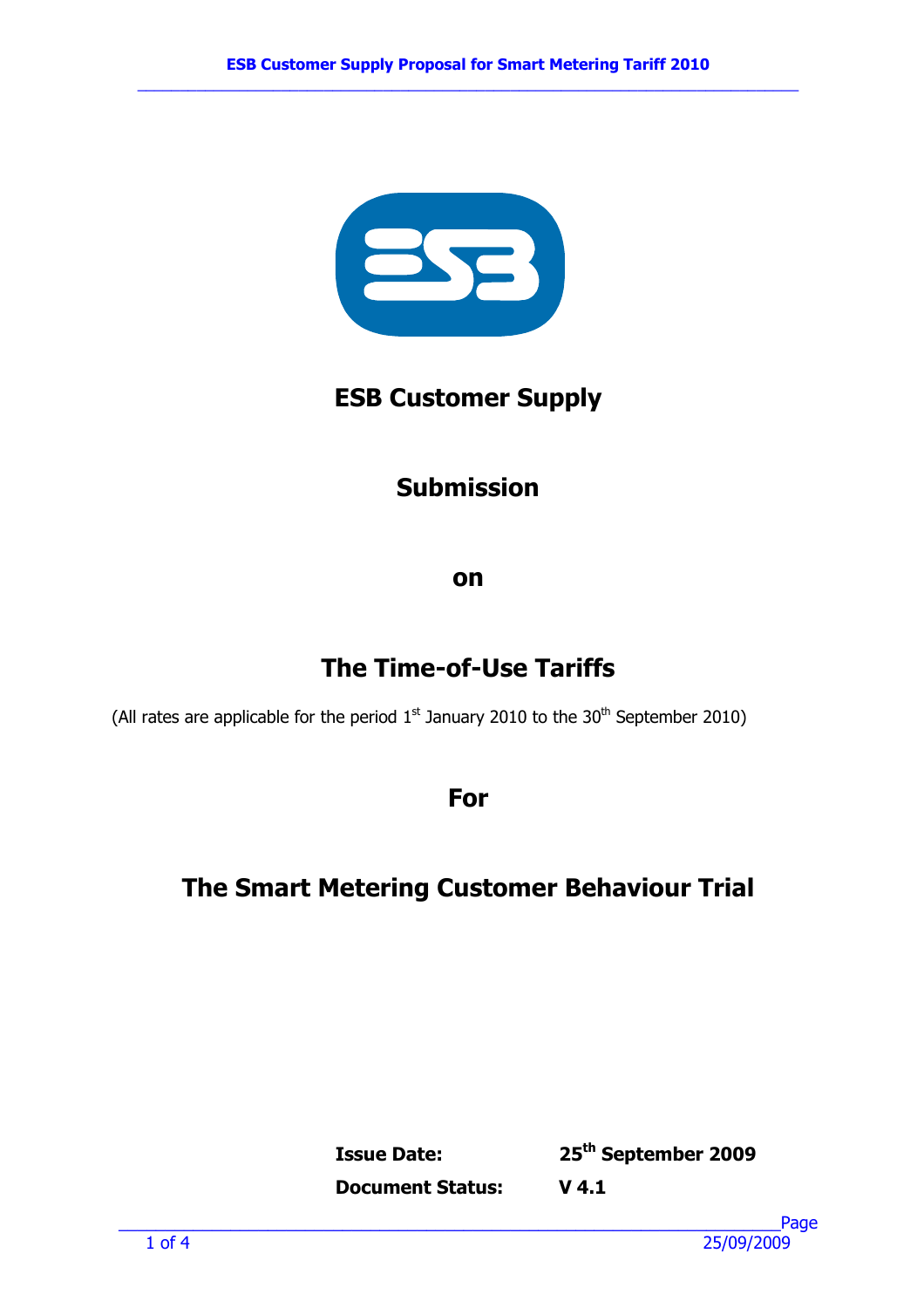### **Background**

The National Smart Meter Plan is managed by the Commission for Energy Regulation (CER) with the support of the Department of Communications, Energy & Natural Resources, Sustainable Energy Ireland, ESB Networks, ESB Customer Supply and the electricity and gas industry in Ireland

Customer behaviour trials will be undertaken with Domestic & SME electricity customers in 2010 to ascertain the potential for smart metering enabled energy efficiency initiatives to effect measurable change in consumer behaviour in terms of reductions in peak electricity demand & overall energy use. Smart metering facilitates new types of electricity pricing that will encourage customers to transfer some of their electricity usage away from times of the day when demand for electricity is at its peak i.e. Time of Use Tariffs. Instead of one price per unit (which most customers pay at the moment), there will be three different prices, depending on the time of day you use electricity. The actual prices to be used in the trials are calculated based on the prevailing standard residential tariff as at 1st October 2009.

On the  $6<sup>th</sup>$  July 2009 a document setting out a tariff structures calculation methodology was submitted to CER for approval. CER requested modifications and these were submitted on 15<sup>th</sup> September 2009. Following discussions at the Smart Metering Steering Group meeting of 17<sup>th</sup> September 2009 a revised tariff matrix was proposed for the Domestic time-of-use behavioural trial. This is now included in this document.

# Tariff Guiding Principles

The principals outlined below were used in the design of the time-of-use tariffs to ensure that the key objectives of cost neutrality and cost reflectivity were achieved:

- The time-of-use tariff will be neutral in comparison with the standard PES supplier tariff to ensure that the "average" customer who does not alter their electricity consumption pattern will not be penalised financially
- The Base time-of-use tariff will reflect the underlying cost of energy transmission, distribution, generation and supply as per standard tariffs.
- The time-of-use structure (time bands) will be based on system demand peaks
- Tariffs are based on the cost inputs used in the 2009/10 regulated tariffs.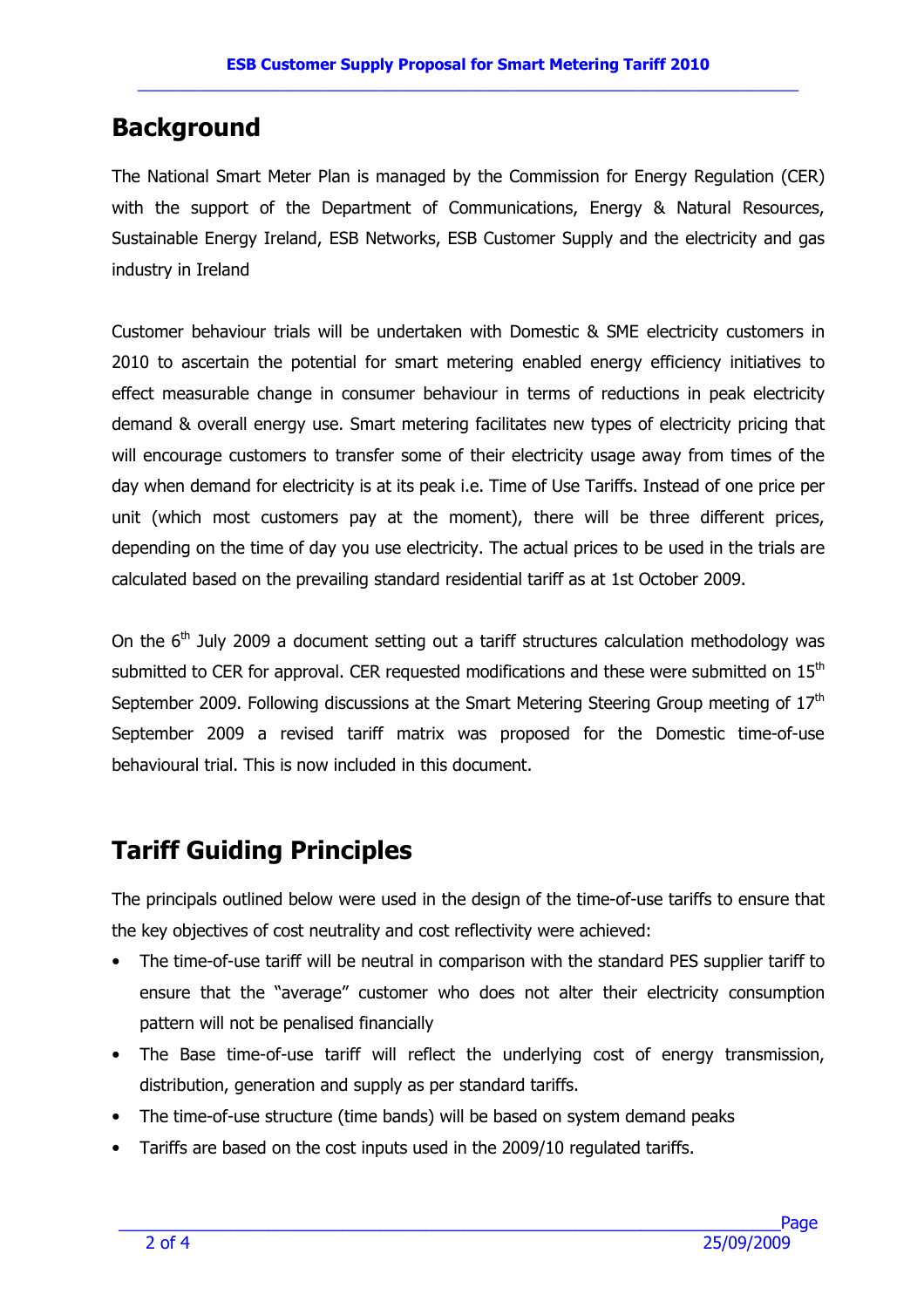The methodology & principles used in calculating the Time of Use Tariff prices for 2010 is based on what has been agreed by CER and the electricity industry via the Smart Metering tariff forums.

#### Domestic time-of-use tariffs

The following are the proposed time-of-use General Unit Charges for the actual units of electricity in Kilowatt hours (kWh) as measured by the meter for Domestic customers on the customer behaviour trial:

| <b>Domestic</b>           |                            |                                  |                                         |                                                                |  |  |  |  |
|---------------------------|----------------------------|----------------------------------|-----------------------------------------|----------------------------------------------------------------|--|--|--|--|
| <b>Time Of use Tariff</b> |                            |                                  |                                         |                                                                |  |  |  |  |
| <b>Tariff Components</b>  |                            | <b>Night</b><br>23.00 to 08.00am | Dav<br>08.00 to 17.00<br>19.00 to 23.00 | Peak<br>17.00 to 19.00<br>(Mon-Fri) Excluding<br>bank holidays |  |  |  |  |
| tariff (A)                | Cents per kWh              | 12.00                            | 14.00                                   | 20.00                                                          |  |  |  |  |
| tariff (B)                | Cents per kWh              | 11.00                            | 13.50                                   | 26.00                                                          |  |  |  |  |
| tariff (C)                | Cents per kWh              | 10.00                            | 13.00                                   | 32.00                                                          |  |  |  |  |
| tariff (D)                | Cents per $k\overline{Wh}$ | 9.00                             | 12.50                                   | 38.00                                                          |  |  |  |  |

Standing charges are at the current applicable rate (€0.2520 per day for Urban 24hr and €0.3360 per day for Rural 24hr).

All rates are applicable for the period  $1<sup>st</sup>$  January 2010 to the 30<sup>th</sup> September 2010<sup>1</sup>.

A weekend tariff rate will also be tested with the following rates:

| <b>Domestic - Weekend</b><br><b>Time Of use Tariff</b> |               |                                                           |                                                                                 |                                                                |  |  |  |
|--------------------------------------------------------|---------------|-----------------------------------------------------------|---------------------------------------------------------------------------------|----------------------------------------------------------------|--|--|--|
| <b>Tariff Components</b>                               |               | Niaht<br>23.00 to 08.00am<br>(Mon-Fri) and all<br>weekend | Dav<br>08.00 to 17.00<br>19.00 to 23.00<br>(Mon-Fri) excluding<br>bank holidavs | Peak<br>17.00 to 19.00<br>(Mon-Fri) Excluding<br>bank holidays |  |  |  |
| tariff                                                 | Cents per kWh | 10.00                                                     | 14.00                                                                           | 38.00                                                          |  |  |  |

#### General purpose time-of-use tariffs

The following are the proposed time-of-use **General Unit Charges** for the actual units of electricity in Kilowatt hours (kWh) as measured by the meter for General purpose customers on the customer behaviour trial:

 $\overline{a}$ 

<sup>&</sup>lt;sup>1</sup> These tariffs are subject to review at the 1<sup>st</sup> October 2010 in line with all regulated tariffs